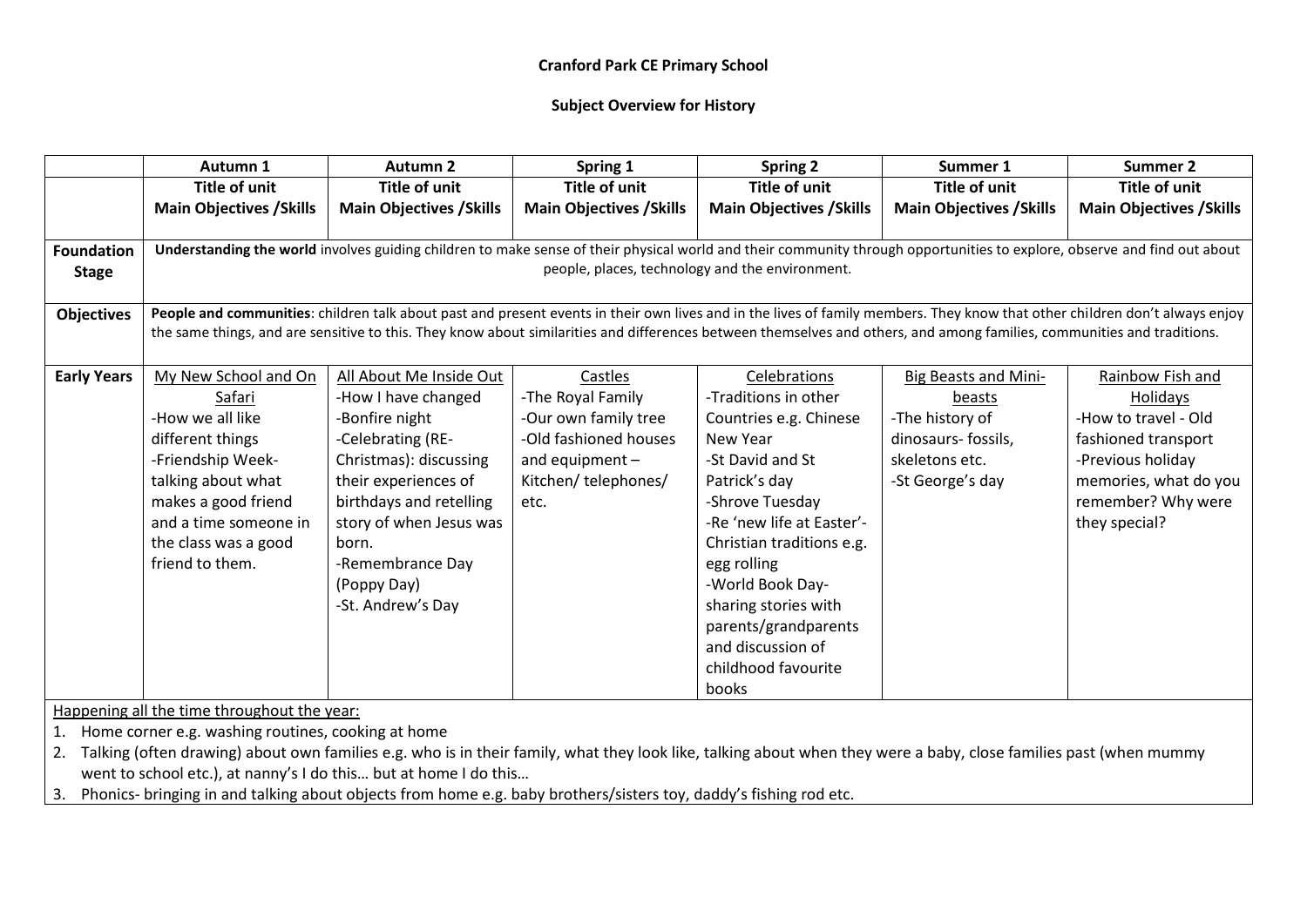| 4. Different discussions around emotions/feelings, when they might have felt them in the past and why. (e.g. feeling afraid when they first started school without |                                                                                                           |                               |                                  |  |                                |                                 |  |
|--------------------------------------------------------------------------------------------------------------------------------------------------------------------|-----------------------------------------------------------------------------------------------------------|-------------------------------|----------------------------------|--|--------------------------------|---------------------------------|--|
| mummy)                                                                                                                                                             |                                                                                                           |                               |                                  |  |                                |                                 |  |
|                                                                                                                                                                    | 5. Baking/Cooking. Talking about what baking they do at home, whether this be with mummy/daddy/nanny etc. |                               |                                  |  |                                |                                 |  |
| <b>Vocabulary</b>                                                                                                                                                  |                                                                                                           | Change                        | Modern                           |  | Millions of years ago          | When I was little               |  |
|                                                                                                                                                                    |                                                                                                           | When                          | Old-fashioned                    |  | Long ago                       | Last year                       |  |
|                                                                                                                                                                    |                                                                                                           | Long ago                      | Now                              |  |                                | Long ago                        |  |
|                                                                                                                                                                    |                                                                                                           | Every year                    | Long ago                         |  |                                |                                 |  |
|                                                                                                                                                                    |                                                                                                           | About 100 years ago           |                                  |  |                                |                                 |  |
| <b>Books</b>                                                                                                                                                       |                                                                                                           |                               | <b>Castles non-fiction books</b> |  | Ten Terrible Dinosaurs by      |                                 |  |
|                                                                                                                                                                    |                                                                                                           |                               | Houses and Homes by              |  | Paul Stickland                 |                                 |  |
|                                                                                                                                                                    |                                                                                                           |                               | Mike Jackson                     |  | Dino Duckling by Alison        |                                 |  |
|                                                                                                                                                                    |                                                                                                           |                               | Peek Inside- Knights'            |  | Murray                         |                                 |  |
|                                                                                                                                                                    |                                                                                                           |                               | Castle                           |  | <b>Harry and the Dinosaurs</b> |                                 |  |
|                                                                                                                                                                    |                                                                                                           |                               |                                  |  | and the Bucketful of           |                                 |  |
|                                                                                                                                                                    |                                                                                                           |                               |                                  |  | <b>Stories by Amelia</b>       |                                 |  |
|                                                                                                                                                                    |                                                                                                           |                               |                                  |  | Reynolds Long and Ian          |                                 |  |
|                                                                                                                                                                    |                                                                                                           |                               |                                  |  | Whybrow                        |                                 |  |
|                                                                                                                                                                    |                                                                                                           |                               |                                  |  | <b>How Dinosaurs Really</b>    |                                 |  |
|                                                                                                                                                                    |                                                                                                           |                               |                                  |  | Work! by Alan Snow             |                                 |  |
| Year 1                                                                                                                                                             |                                                                                                           | Significant national          | Significant Individuals:         |  |                                | Changes within living           |  |
|                                                                                                                                                                    |                                                                                                           | event beyond living           | <b>Grace Darling</b>             |  |                                | memory: Toys                    |  |
|                                                                                                                                                                    |                                                                                                           | memory: The Great Fire        |                                  |  |                                |                                 |  |
|                                                                                                                                                                    |                                                                                                           | of London                     |                                  |  |                                |                                 |  |
|                                                                                                                                                                    |                                                                                                           |                               |                                  |  |                                |                                 |  |
|                                                                                                                                                                    |                                                                                                           | Chronological order           | Heroine                          |  |                                | Material<br>(plastic,<br>metal, |  |
| <b>Vocabulary</b>                                                                                                                                                  |                                                                                                           | Cause                         | Ship wreck                       |  |                                | wood, etc)                      |  |
|                                                                                                                                                                    |                                                                                                           | Flammable                     | Famous                           |  |                                | Similarities/differences        |  |
|                                                                                                                                                                    |                                                                                                           | Building materials (wood,     | Lighthouse                       |  |                                | Changes                         |  |
|                                                                                                                                                                    |                                                                                                           | straw, brick, etc)            | Museum                           |  |                                | Computerised                    |  |
|                                                                                                                                                                    |                                                                                                           | Source                        |                                  |  |                                |                                 |  |
|                                                                                                                                                                    |                                                                                                           | Changes                       |                                  |  |                                |                                 |  |
| <b>Books</b>                                                                                                                                                       |                                                                                                           | The Baker's Boy and the Great | 'The<br>Lighthouse<br>Keeper's   |  |                                | 'Lost Toy Museum'               |  |
|                                                                                                                                                                    |                                                                                                           | Fire of London'               | Lunch'                           |  |                                |                                 |  |
|                                                                                                                                                                    |                                                                                                           | 'Samuel Peep's Diary'         |                                  |  |                                |                                 |  |
|                                                                                                                                                                    |                                                                                                           |                               |                                  |  |                                |                                 |  |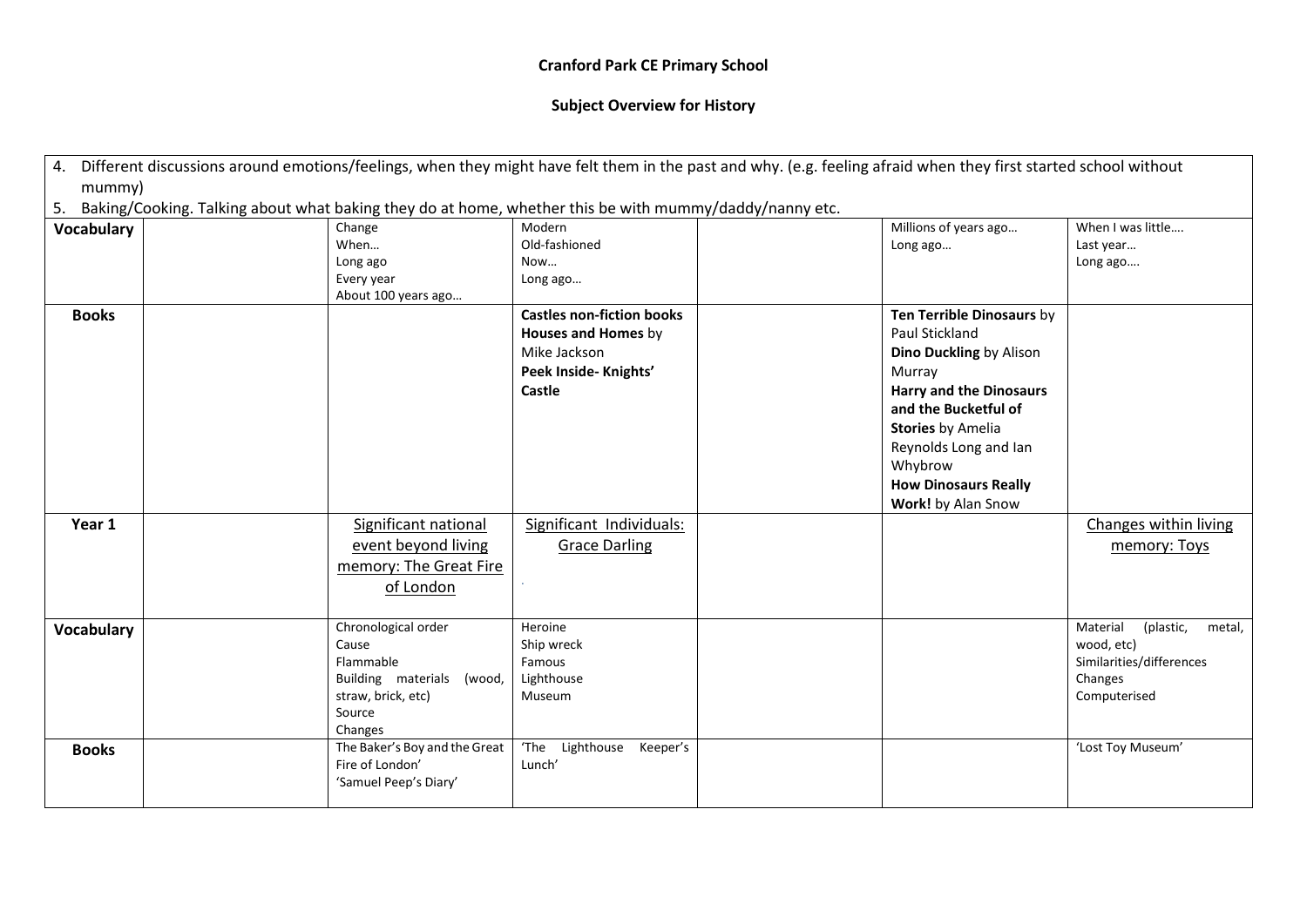| Year <sub>2</sub> | Significant events and            | Significant national   |                          | Local Study: St Peter's                         | Lives and Times:            |
|-------------------|-----------------------------------|------------------------|--------------------------|-------------------------------------------------|-----------------------------|
|                   | people: Neil Armstrong            | event beyond living    |                          | Church                                          | <b>Florence Nightingale</b> |
|                   | and the moon landing              | memory: The            |                          |                                                 | and Edith Cavell            |
|                   |                                   | Gunpowder Plot         |                          |                                                 | (Nurturing Nurses)          |
|                   |                                   |                        |                          |                                                 |                             |
|                   |                                   |                        |                          |                                                 |                             |
| <b>Vocabulary</b> | Astronaut                         | Causes                 |                          | Church                                          | <b>Nurse</b>                |
|                   | Space Race                        | Change                 |                          | Changes                                         | Chronological order         |
|                   | Cold War                          | Chronological order    |                          | Community                                       | Influence                   |
|                   | Impact                            | Parliament             |                          | Memorial                                        | Change (causes and impact)  |
|                   | Sources                           | Religion (Catholic and |                          |                                                 |                             |
|                   |                                   | Protestant)            |                          |                                                 |                             |
| <b>Books</b>      | 'Zoom Rocket Zoom'                |                        |                          |                                                 | 'Vlad and the Florence      |
|                   |                                   |                        |                          |                                                 | Nightingale Adventure'      |
|                   |                                   |                        |                          |                                                 |                             |
| Year 3            |                                   |                        | Stone Age to Iron Age    | Roman Empire and its                            |                             |
|                   |                                   |                        | <b>Britain</b>           | impact on Britain                               |                             |
|                   |                                   |                        |                          |                                                 |                             |
| <b>Vocabulary</b> |                                   |                        | Prehistoric              | Roman Empire                                    |                             |
|                   |                                   |                        | Neolithic                | Civilization                                    |                             |
|                   |                                   |                        | Chronology               | Invasion                                        |                             |
|                   |                                   |                        | Duration                 | Colonisation                                    |                             |
|                   |                                   |                        | Similarities/differences | Military invasion                               |                             |
|                   |                                   |                        | Continuity/change        | Latin                                           |                             |
|                   |                                   |                        | Hunter gatherer          | Continuity and change                           |                             |
| <b>Books</b>      |                                   |                        | 'Littlenose the Leader'  | 'Horrible Histories - Rotten                    |                             |
|                   |                                   |                        | 'How to Wash a Woolly    | Romans'                                         |                             |
|                   |                                   |                        | Mammoth'                 | Roman Britain - Izzi Howell                     |                             |
|                   |                                   |                        | 'Stone Age Boy'          | Life in Roman Britain - Anita<br><b>Britain</b> |                             |
|                   |                                   |                        |                          | The Romans - Britain in the Past -              |                             |
|                   |                                   |                        |                          | Moira Butterfield                               |                             |
| Year 4            | <b>Earliest Civilisations and</b> |                        | Anglo Saxons & Scots     |                                                 |                             |
|                   | <b>Ancient Egypt study</b>        |                        |                          |                                                 |                             |
|                   |                                   |                        |                          |                                                 |                             |
|                   |                                   |                        |                          |                                                 |                             |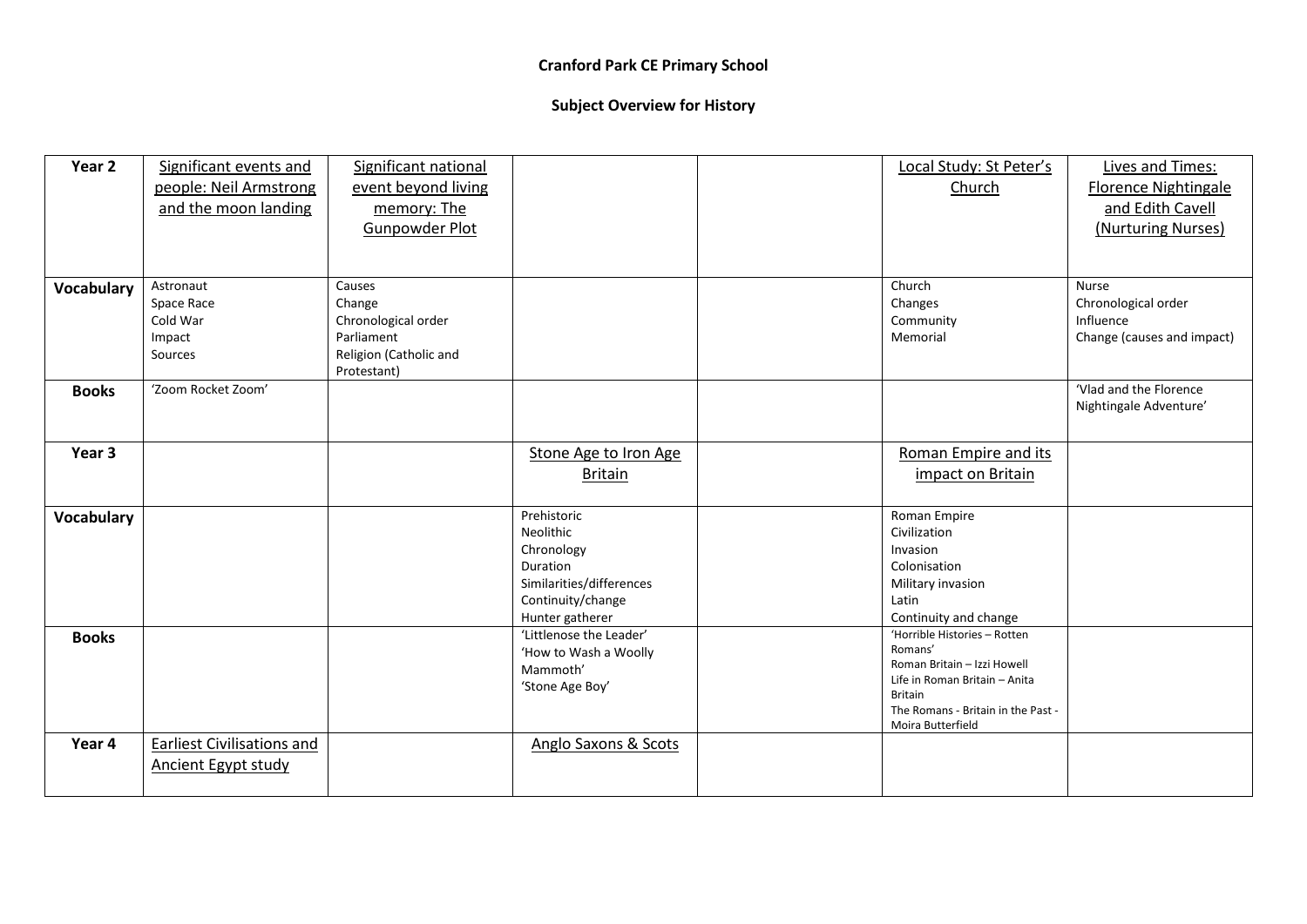| Vocabulary        | Civilization                      |                           | Invasion                 |  |                          |
|-------------------|-----------------------------------|---------------------------|--------------------------|--|--------------------------|
|                   | Chronological order               |                           | Religion                 |  |                          |
|                   | Historical period                 |                           | Kingdom                  |  |                          |
|                   | Similarities/differences          |                           | Continuity and change    |  |                          |
|                   | Continuity and change             |                           | Legacy                   |  |                          |
|                   | Mummification                     |                           |                          |  |                          |
|                   | Archaeologist                     |                           |                          |  |                          |
|                   | Artefact                          |                           |                          |  |                          |
| <b>Books</b>      | 'Secret of the Sun King'          |                           | 'Beowulf'                |  |                          |
|                   | 'There's a Pharaoh in our         |                           | 'Monster Slayer'         |  |                          |
|                   | Bath'                             |                           |                          |  |                          |
|                   | 'Marcy and the Riddle of the      |                           |                          |  |                          |
|                   | Sphinx'                           |                           |                          |  |                          |
| Year 5            |                                   | Local Study: Samuel       | <b>Vikings and Anglo</b> |  | Mayan Civilization: Non- |
|                   |                                   |                           |                          |  | European society that    |
|                   |                                   | Cody and the first        | Saxons up to 1066AD      |  | provides contrasts with  |
|                   |                                   | powered flight in the     |                          |  | British history AD900    |
|                   |                                   | $\underline{\mathsf{UK}}$ |                          |  |                          |
|                   |                                   |                           |                          |  |                          |
| Vocabulary        |                                   | Long term/short term      | Invasion                 |  | Civilization             |
|                   |                                   | significance              | Danelaw                  |  | Compare and contrast     |
|                   |                                   | Invention                 | Similarities/differences |  | Similarities/differences |
|                   |                                   | Powered flight            | Change and continuity    |  | Religious beliefs        |
|                   |                                   | Chronology                | Legacy                   |  | Causes and consequences  |
|                   |                                   |                           |                          |  |                          |
| <b>Books</b>      |                                   |                           | 'Viking Boy'             |  | Horrible Histories       |
|                   |                                   |                           |                          |  | 'Jake Atlas'             |
|                   |                                   |                           |                          |  |                          |
|                   | Bombs, Battle and Bravery         |                           | <b>Ancient Greece</b>    |  |                          |
| Year 6            |                                   |                           |                          |  |                          |
|                   | <b>British study that extends</b> |                           |                          |  |                          |
|                   | beyond 1066: Dunkirk and          |                           |                          |  |                          |
|                   | the Battle of Britain             |                           |                          |  |                          |
|                   |                                   |                           |                          |  |                          |
| <b>Vocabulary</b> | Significance                      |                           | Civilization             |  |                          |
|                   | Impact                            |                           | Chronology               |  |                          |
|                   | Continuity and change             |                           | Characteristics          |  |                          |